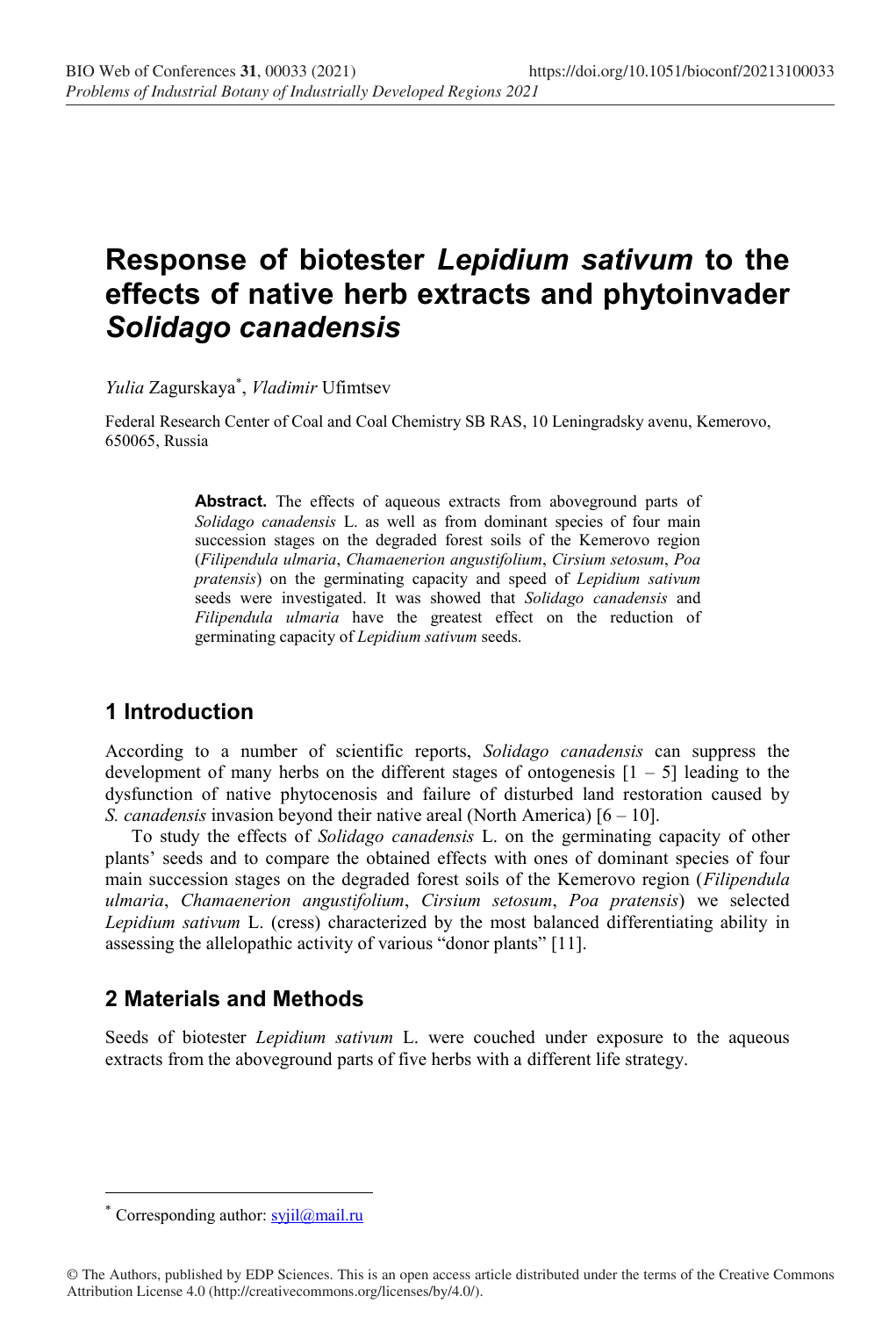### **2.1 Object of study**

Testing culture: seeds of *Lepidium sativum* L. (cress). Aqueous extracts were obtained from crushed dry aboveground parts (the competitiveness of herbs decreases in a row during the development of disturbed ecotopes):

- 1. *Solidago canadensis* L. (Canadian goldenrod) potentially invasive species;
- 2. *Filipendula ulmaria* (L.) Maxim. (meadowsweet) dominant of climax cenosis;
- 3. *Chamaenerion angustifolium* (L.) Scop. (willow-herb) dominant of post-fire upland cenosis;
- 4. *Cirsium arvense* var. *integrifolium* Wimm. & Grab. = *Cirsium setosum* (Willd.) Besser ex M.Bieb. (yellow thistle) – dominant of early successive fallow cenosis;
- 5. *Poa pratensis* L. (rough-stalked bluegrass) dominant of meadow cenosis.

#### **2.2 Methods**

As a control, distillated water was used. All experiments were performed in triplicate. Generally, 100 seeds were investigated. Germinated seeds were counted daily following the day when the experiment was started. As the samples drying, the new appropriate extracts were added.

Germination capacity and speed of germination were determined at the different stages of the experiment according to the State Standard No. 12038-84 [12]; total germination energy (GE) of seed per day was calculated [13].

#### **2.3 Statistics**

Statistical analysis was performed by Microsoft Excel software using the graphical analysis for minute samples characterized by a different distribution.

## **3 Results and discussion**

The maximum germination period for *L. sativum* seeds was 5 days including the day as the experiment was started. The germination capacity and speed (19% on the first day of the experiment and about 70% in total) was discovered in the control group; the extracts obtained from all studying herbs at the first stage of the experiment were associated with significantly reduced germination (Fig. 1). At the same time, the majority of studied extracts lose their effects after third day of the experiment – the viability of seeds of testing culture approach the control values excluding the extracts obtained from *Solidago canadensis* and *Filipendula ulmaria* associated with the suppressed development of testing culture. Moreover, *Filipendula ulmaria* was associated with three-fold decreasing of germination capacity compared to the control, while potentially invasive *Solidago canadensis* – with only one third one. Generally, average coefficients of germination capacity are equal to the dynamics of germ appearance (Fig. 2). The germination rate of *Lepidium sativum* seeds reflecting the germination speed at a certain stage of the experiment was decreased in the majority of the studied extracts excluding *Poa pratensis,* but the overall germination capacity for the most of variants was equal to the control.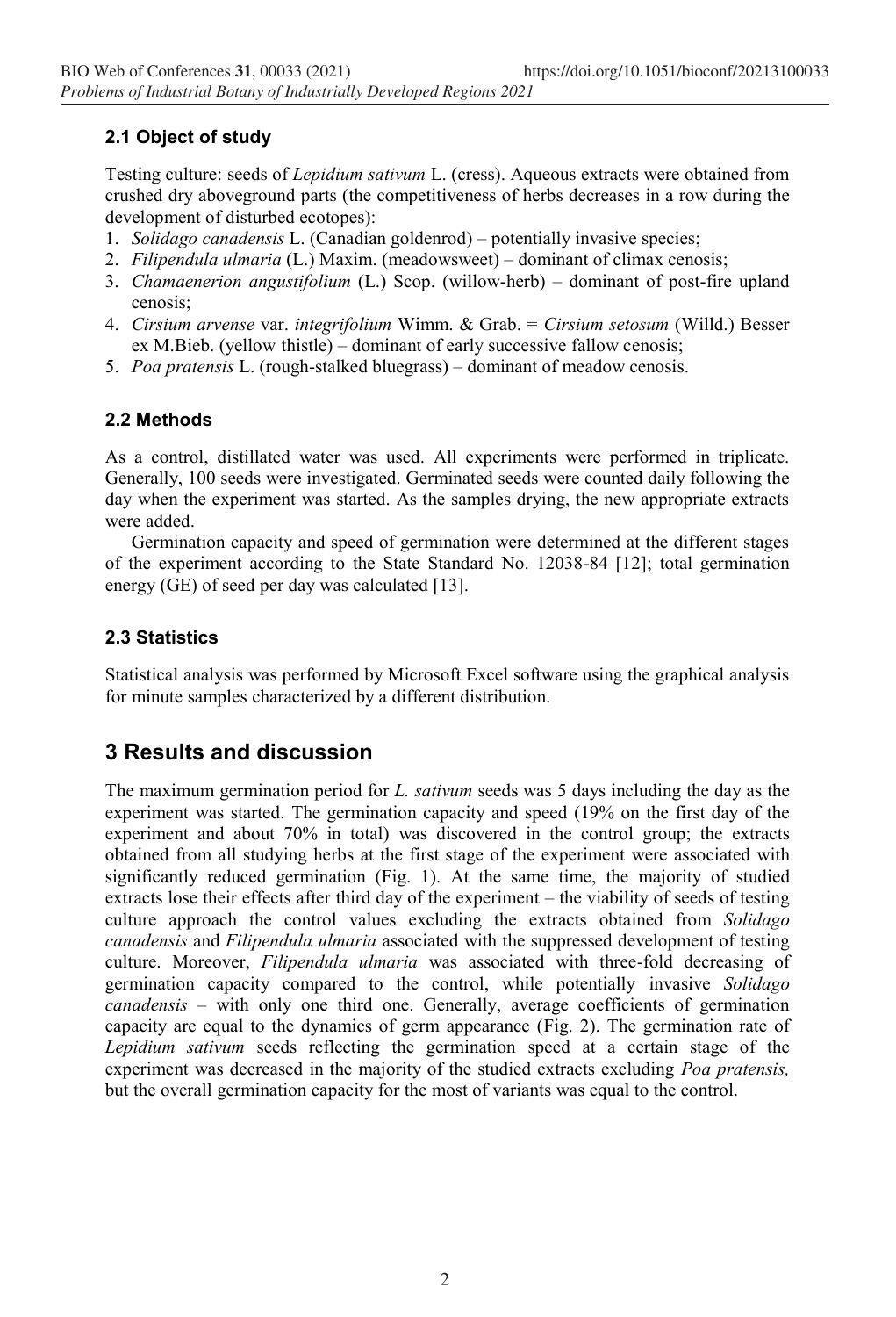

**Fig. 1.** Dynamics of germination of *Lepidium sativum* seeds under exposure to the extracts from the herbs with a different life strategy:  $box - 1$  and 3 quartile, a line in the center of the box – median, error bars – minimum and maximum value, point – mean, error bars (thin line) – standard deviation; here and after: К – control (distillated water), S.c. – *Solidago canadensis*, F.u. – *Filipendula ulmaria*, Ch.a. – *Chamaenerion angustifolium*, C.s. – *Cirsium setosum*, P.p. – *Poa pratensis*.



**Fig. 2.** Germination of *Lepidium sativum* seeds under exposure to the extracts from the herbs with a different life strategy: \* rate of germinated seeds at the second day of the experiment (% of germinating seeds), \*\* of germinated seeds at the third day of the experiment (% of germinating seeds).

Germination energy (GE) of seeds including moments as each part of germ appeared. An increased GE reflects the delay in seeds' germination. In our experiment, the maximum GE values after exposure to *Filipendula ulmaria* and *Solidago canadensis* extracts (3.5 and 3 days, respectively) were significantly different from other samples (about 2 days).